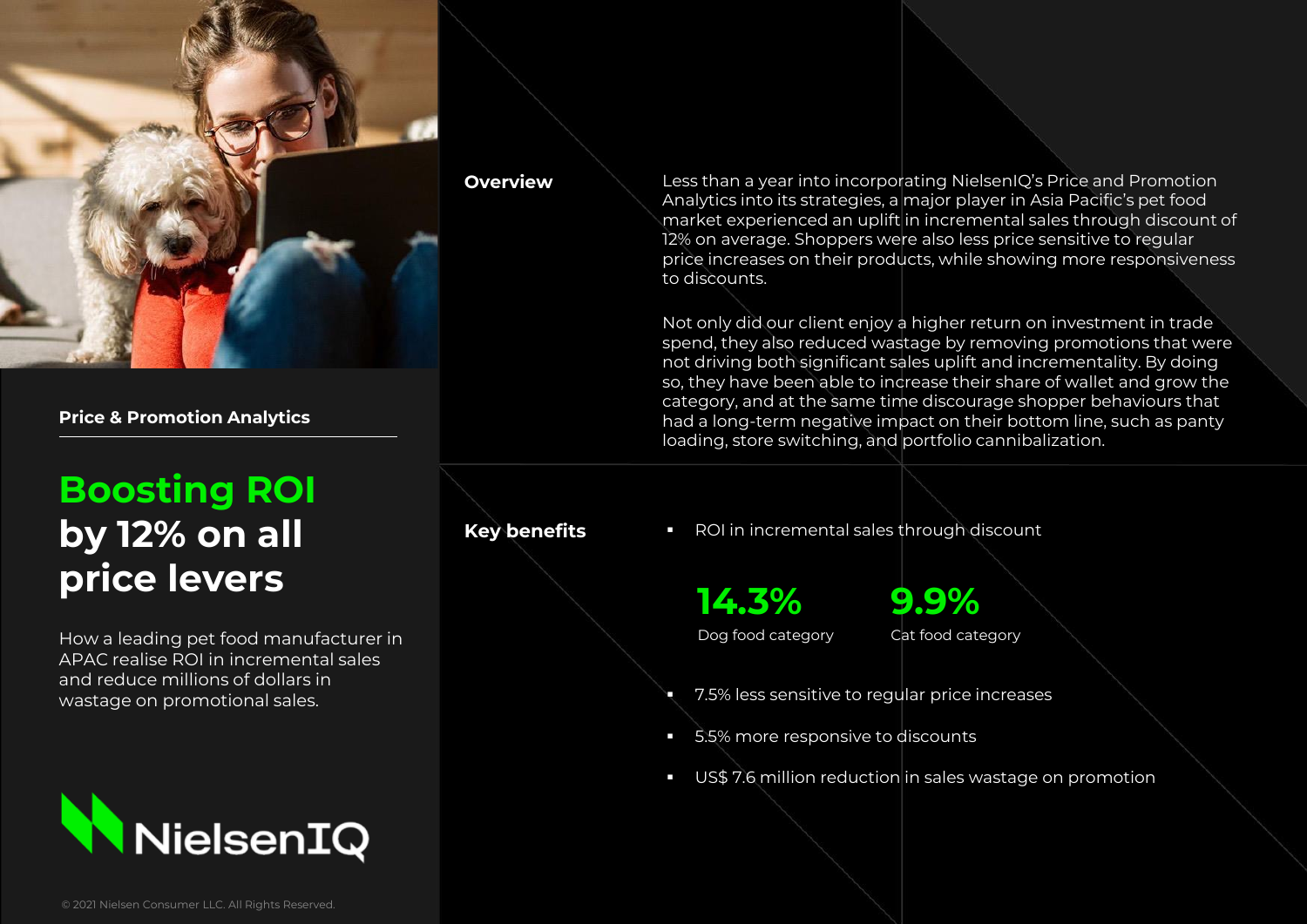

### **Pricing: The best defense is a good offense**

**Their story**

As a leading company in pet food across Asia Pacific and with a massive global footprint, our client's portfolio is complex; it covers a variety of brands with different benefits, catering to numerous breeds though varying pack sizes and formats (wet and dry).

The rapid growth of the pet food category and the low barriers to entry to production have been attracting new players over the years. These new players can now be distributed in old and new retail channels showing strong presence in both online and brick-andmortar stores.

This new environment has led to an increase in promo reliance and a genuine risk of category value erosion over time if decisions aren't based on facts and solid data.

### **Collaborating with the client**

As competition and market conditions are changing abruptly, players in the pet food arena need to swiftly adapt given their risks in both rate of sales and profitability.

It is against this fast-paced backdrop that NielsenIQ was invited to provide clarity and guidance on the highly critical issue of pricing through its expertise in analytics, which has helped manufacturers and retailers in more than 1,500 pricing optimisation projects yearly.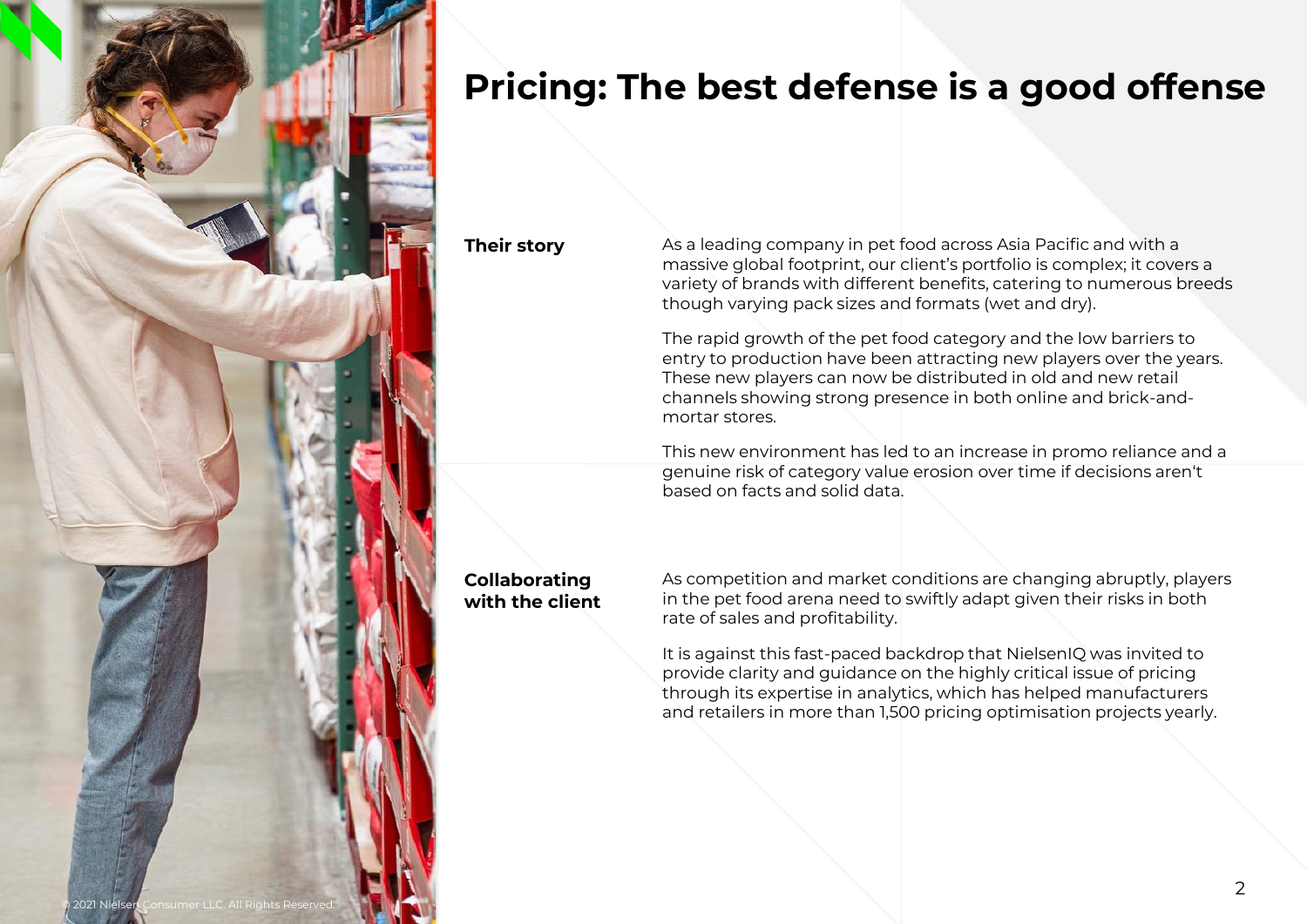### **Using data-driven insights to win**



- **Our common goals •** Provide clarity on how to play the portfolio at brand/item level according to shoppers' reactions to regular price changes and promotions, taking into consideration competition so our client can create a compelling story for his main customer, the retailer.
	- Reduce the impact of price inflation over time in their portfolio and become more protected when taking price increases.
	- Increase the incrementality of the promotions across the whole category meanwhile guaranteeing the least impact on the volume and, for their portfolio, the maximum result on profitability utilizing optimal discounted prices.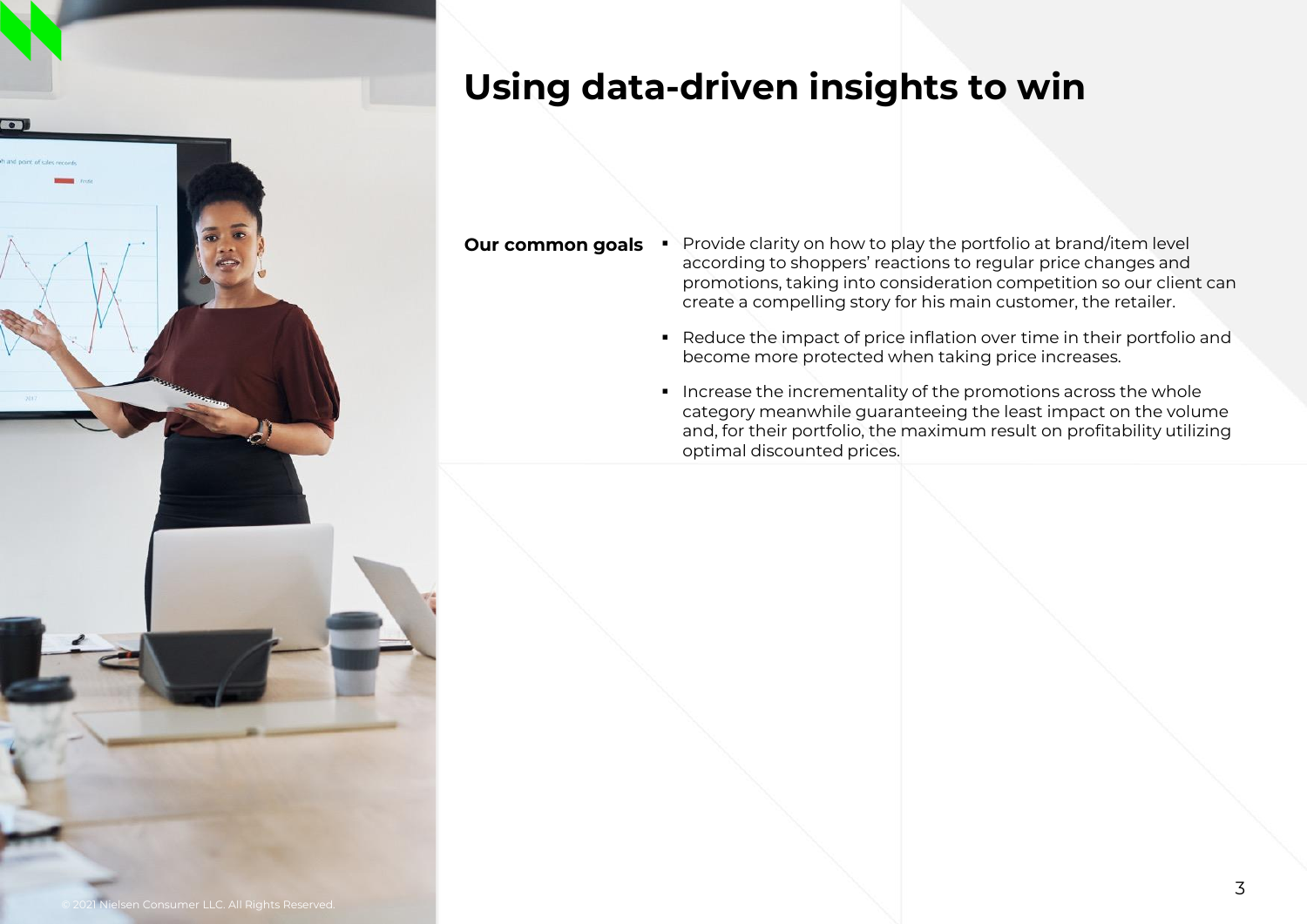# **Challenge 1: Our client needed to justify the role that an item plays in the portfolio**

### **Determining the best strategies across the portfolio**

Client needs support in strategizing the role (\*Hi-Lo, Hi-No, EDLP etc.) that every item in their complex portfolio should play and foremost, how to make recommendations to their customers through a factbased and streamlined approach.

Our client faced pressure from a key retailer to move a top- selling item from Hi-Lo to EDLP strategy. As an incentive to move away from discounts, the retailer is offering our client more shelf space for this particular product.

Overall, there was a need from our client's revenue management team to quantify this move, while the marketing team was concerned with the perception of the product's value with such a price decrease over time.

#### **Alternatives from NIQ**

To avoid costly mistakes, NielsenIQ recommends the following actionable alternatives to the client:

- Top-seller 7.5 kg to continue to do Hi-Lo
- Promoted price should be between \$17.50 to \$15.00 to make sense in the P&L
- Recommendation of other items to be placed under EDLP

*\*Hi-Lo (High regular price and low promoted price), Hi-No (High regular price and no promotion), EDLP (Everyday Low Price)*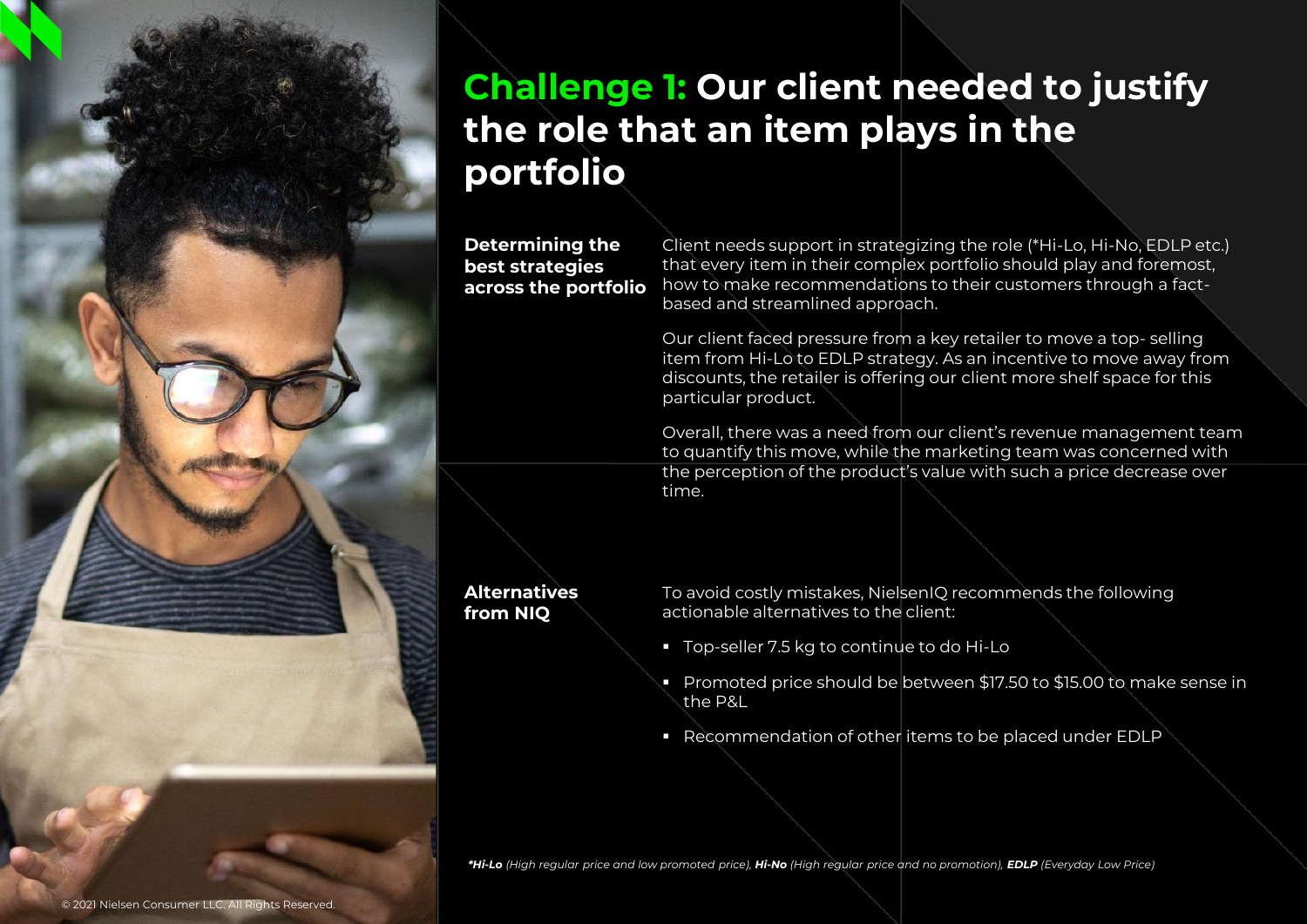# **NielsenIQ recommendation: Top seller should continue with Hi-Lo**

### **Rationale backed by data and analysis**

Analytics data and in-depth analysis demonstrated that through discounts, the top seller was bringing significant volume uplift and incremental volume for the category with the least cannibalization.

On the flip side, taking an EDLP approach was less attractive even in the face of additional benefits (more share of the shelf) given by the leading retailer because the additional baseline volume obtained using EDLP would not offset the massive reduction in sales by curbing promotions.

Restraining promotions would not only lead to less incremental volume through promotions to both our client and the leading retailer, but also erode market share over time.



Everyday price elasticity

*\*Hi-Lo (High regular price and low promoted price), Hi-No (High regular price and no promotion), EDLP (Everyday Low Price)*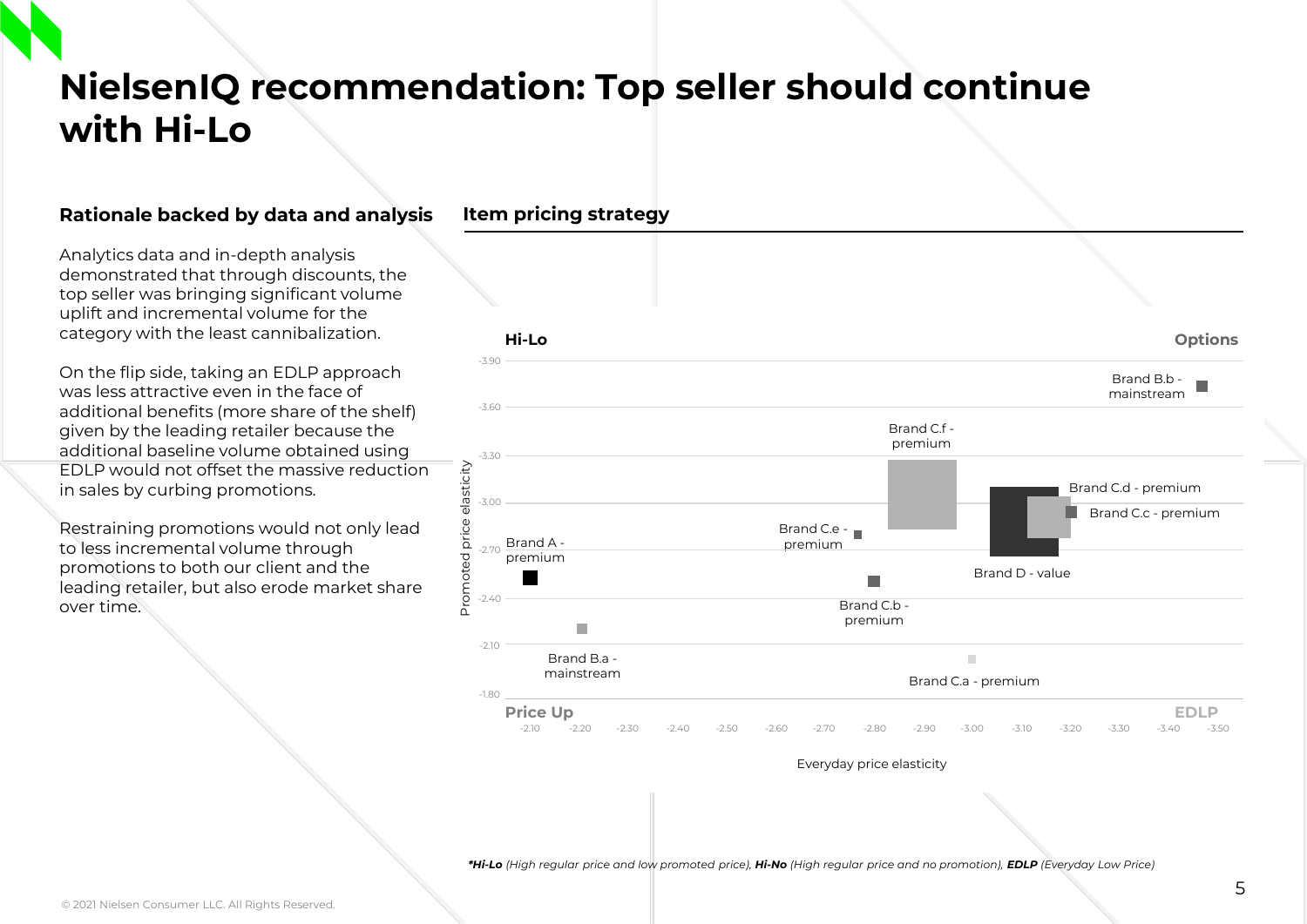### **Validating our guidance with NielsenIQ Consumer Panel Data**

#### **NielsenIQ's wide breadth of products helps validate recommendations**

Through NielsenIQ Consumer Panel data analysis, we were able to identify that 84% of the base of the brand's households were heavily loyal due to the discount offered among other reasons.

In other words, the penetration in the households of the brand could be at stake if the top-seller item moved to EDLP. Shoppers who were quite reliant on this particular promotion could vanish overnight if the discounts ceased.

#### **How loyal are product buyers within the category**

#### **Volume market share**



#### **Loyalty % (volume)**

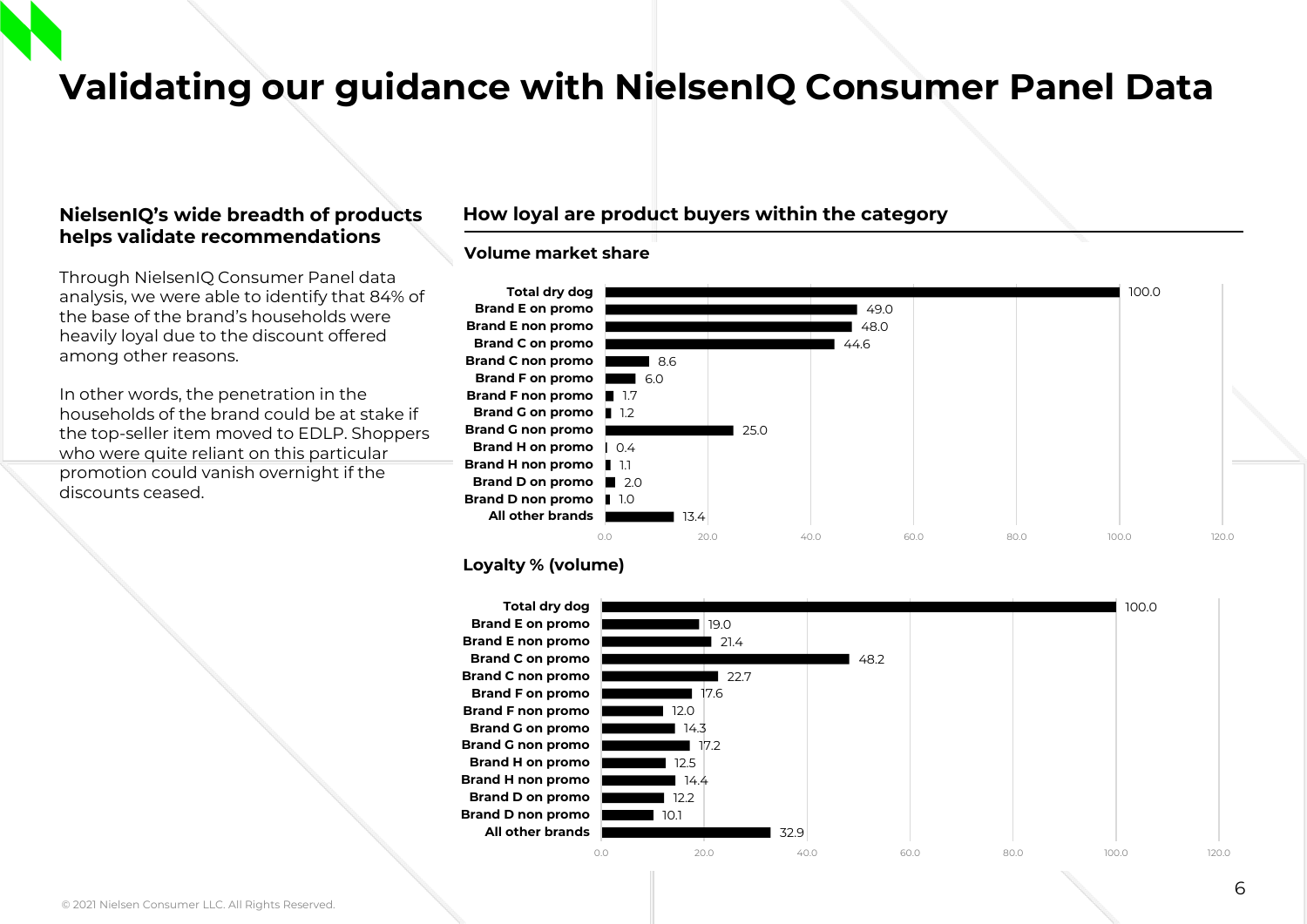**We determined the optimal price range to protect margins** 

#### **Taking the guesswork from price planning**

To complete the puzzle, the NielsenIQ Analytics team examined if the promoted price executed were profitable.

Merging coefficients coming out of our model and the financial inputs of the client, we uncovered that the promoted price should be between 17.50 (maximum profit) and 15.00 (optimal volume with flat profitability) to make sense in the P&L.



Promo price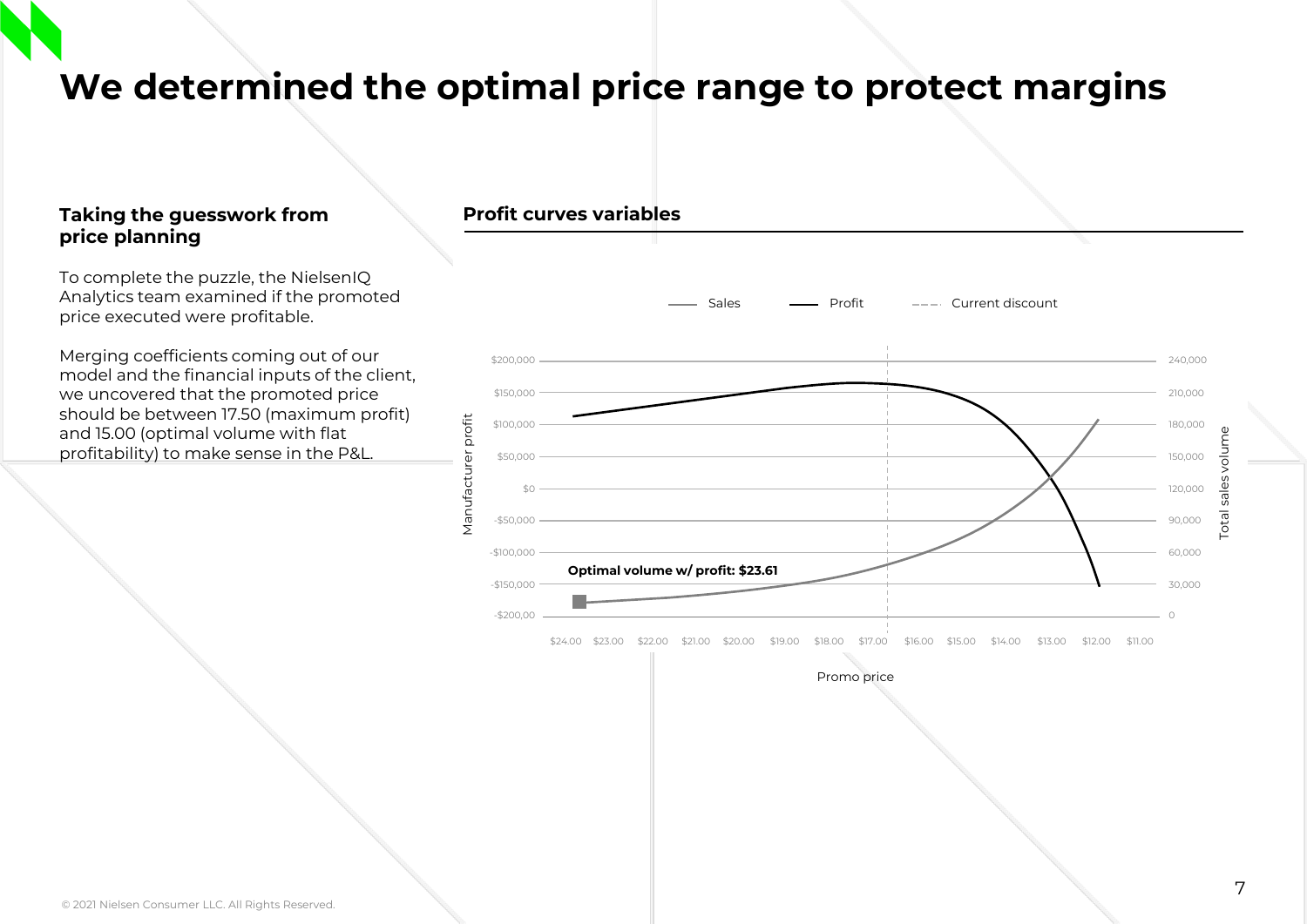# **Our recommendation was solidified by examining volume incrementality**

### **In-depth price analysis to see volume growth**

Price analysis was also overlapped with the volume incrementality by price point.

This demonstrated that from under \$15, the incremental volume obtained was marginal. This further reinforced the promoted price range recommendation.

### **Brand C.f pet food increases incrementality as promotional price falls**

Using promotional price ceilings (includes 0.5c under) to show shift in incrementality as price falls



■Subsidized ■Incremental

#### © 2021 Nielsen Consumer LLC. All Rights Reserved.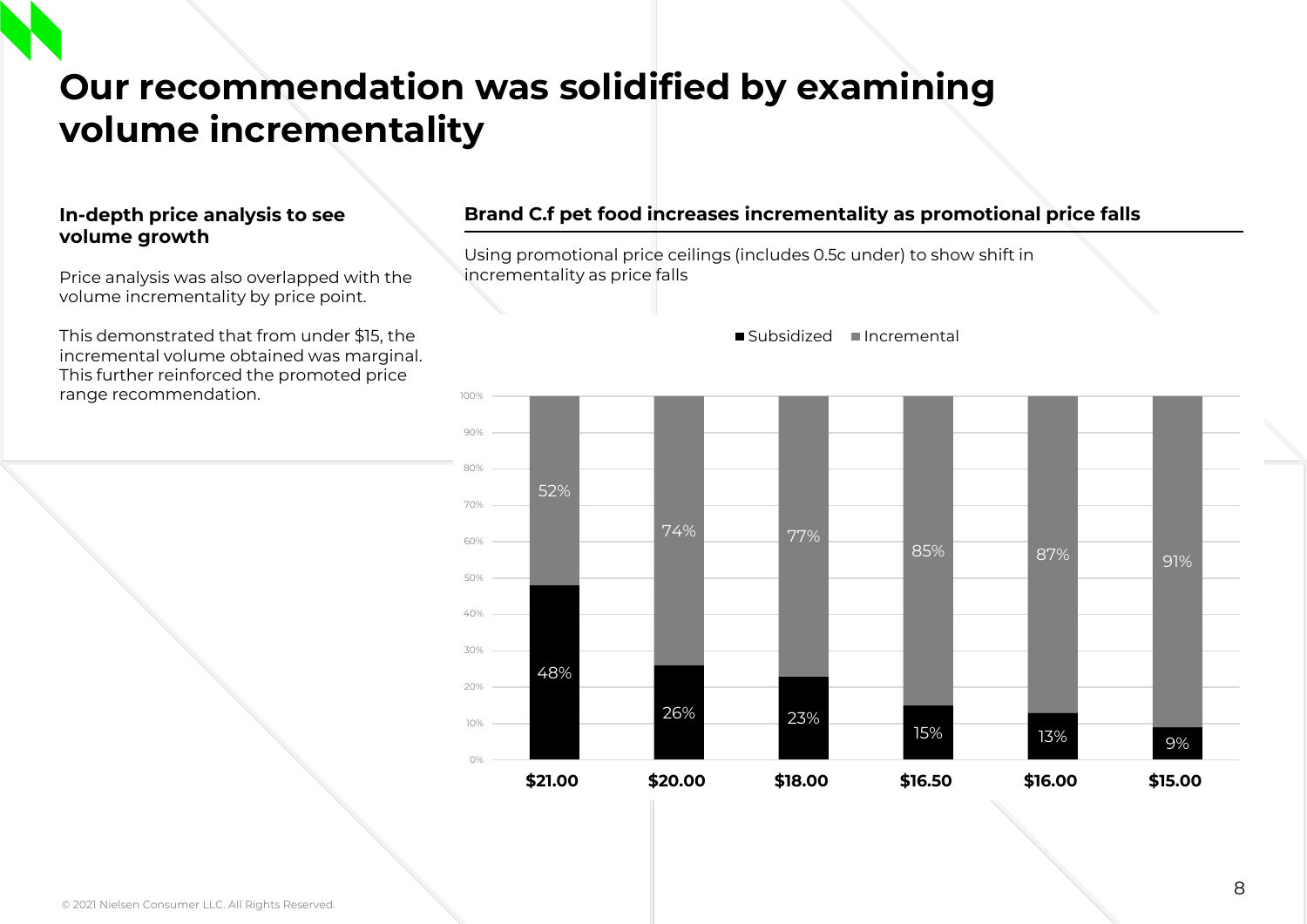### **NielsenIQ: Overuse of promotions has led to greater promo reliance and increased price elasticity**

NielsenIQ uncovered that even though our client had the leading brands, none of them is a price-setter in the pet food category.

Leading brands usually have the price power and are capable of also leading the price dynamic with the least impact on volume among the competitive set. This was not the case for the client because all our client's brands have been heavily promoted without distinction.

Discounts above 50% were happening in more than half of the weeks of the year. This dynamic profoundly changed the perception of shoppers who over time became more reliant on promotions and more elastic to regular price changes.

The reality is that when we look at the major factors that drive the price elasticity of brands/items, frequent deep discounts tend to increase the regular price elasticity.

### **Absence of the price setters…**

Categories usually have a brand which can lead the pricing moves Competitor **Client** Price setter Price fighter Price fighter  $\sim$  Price fighter  $\sim$  Price fighter  $\sim$ п  $\mathcal{L}_{\mathcal{A}}$  $\overline{\phantom{a}}$ п Share of market (low to high) **Share of market (low to high) No price setters**п п П Niche

**Base price elasticity index (low to high)**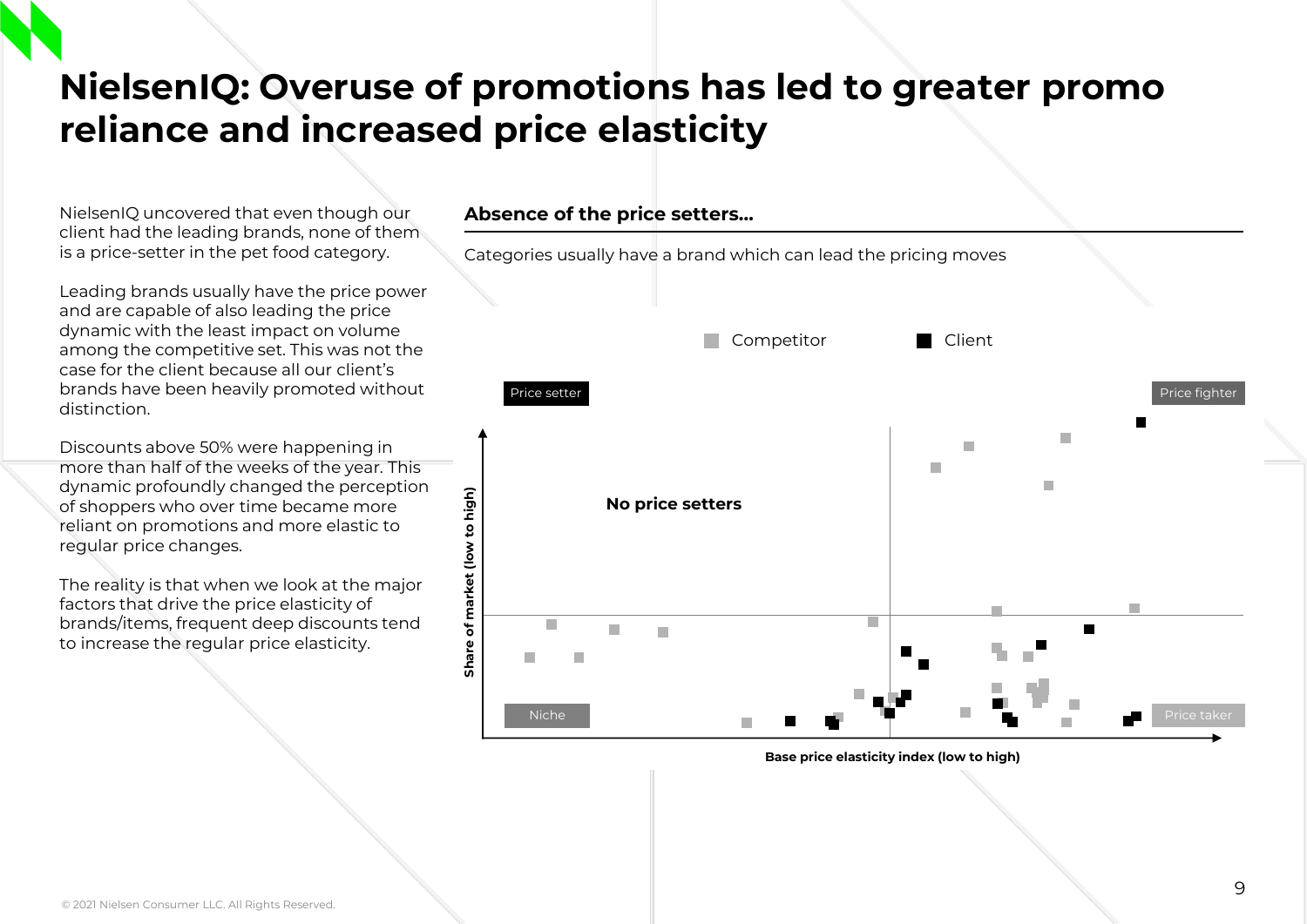### **We proposed an alternative product for EDLP strategy**

% sales on promotion

### **Test an alternative against NielsenIQ criteria**

Alternatively, NielsenIQ Analytics suggested our client pick another brand for the EDLP strategy proposed by the retailer. The topseller item of this brand matched all criteria:

- Low level of incremental volume through discount
- Regular price decrease would more than offset the elimination of promotions in sales value due to the substantial increase in baseline volume
- 57% of the base of brand's shoppers were reliant on promo, versus 84% of the topsellers brand in their portfolio
- High absolute penetration and high frequency, together with high regular price elasticity, are the major three factors for success when moving to an EDLP strategy

### **Brand D: High level of subsidy**

Non promo Subsidized Incremental

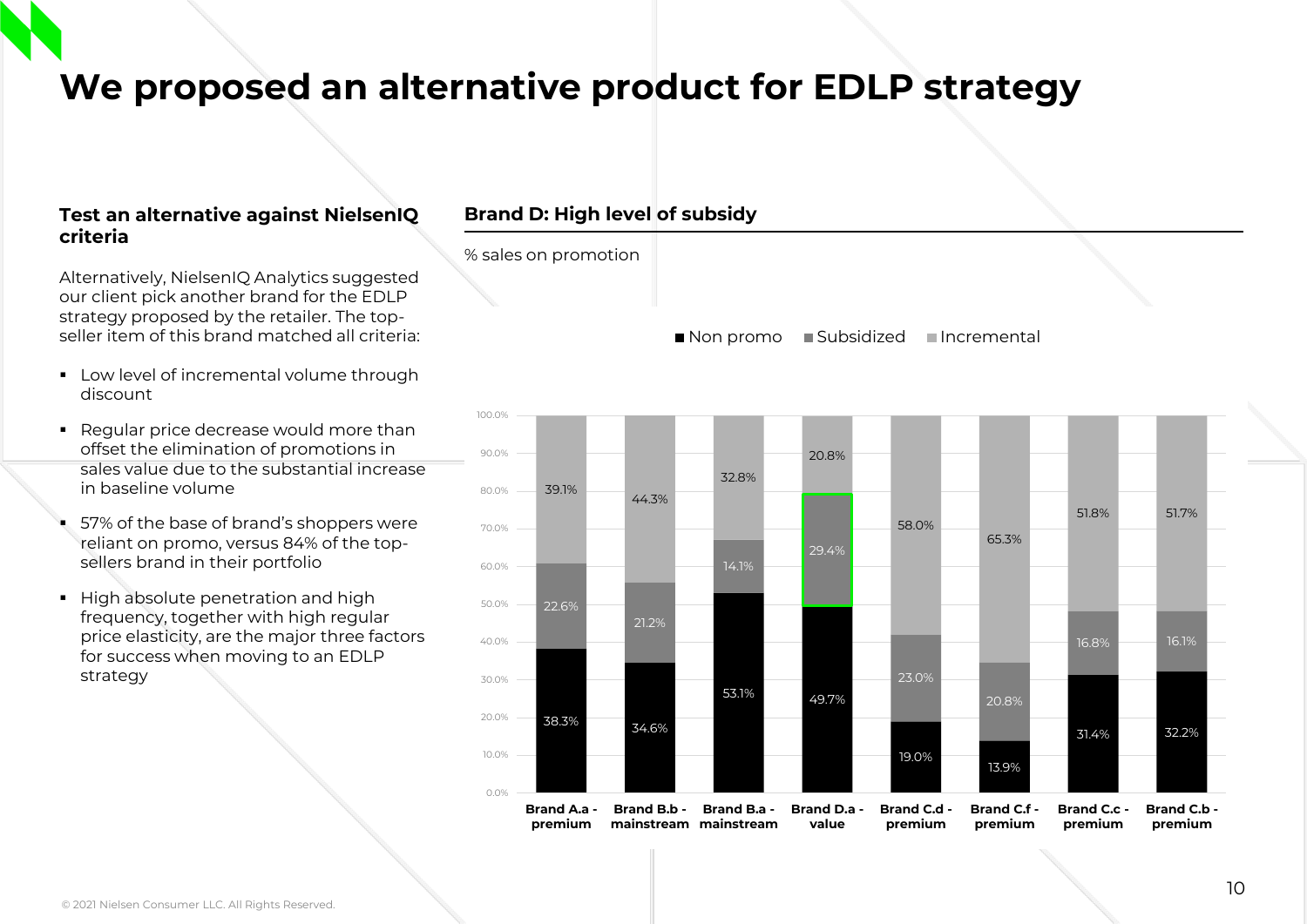# **The retailer accepted our client's analysis and the alternative product was deployed using the EDLP strategy**

### **Present a compelling argument based from sound analytics**

As a result, the client was able to demonstrate to the retailer that not only that the change in strategy proposed for the topseller from Hi-Lo to EDLP would cause dramatic problems but they also managed to provide a viable alternative through another brand in the portfolio.

The outcome was outstandingly positive and the retailer agreed with the recommendation for the top-seller since there was a potential risk to harm the sales of the category as a whole in their stores.

### **How loyal are product buyers within the category**

#### **Volume market share**



#### **Loyalty % (volume)**

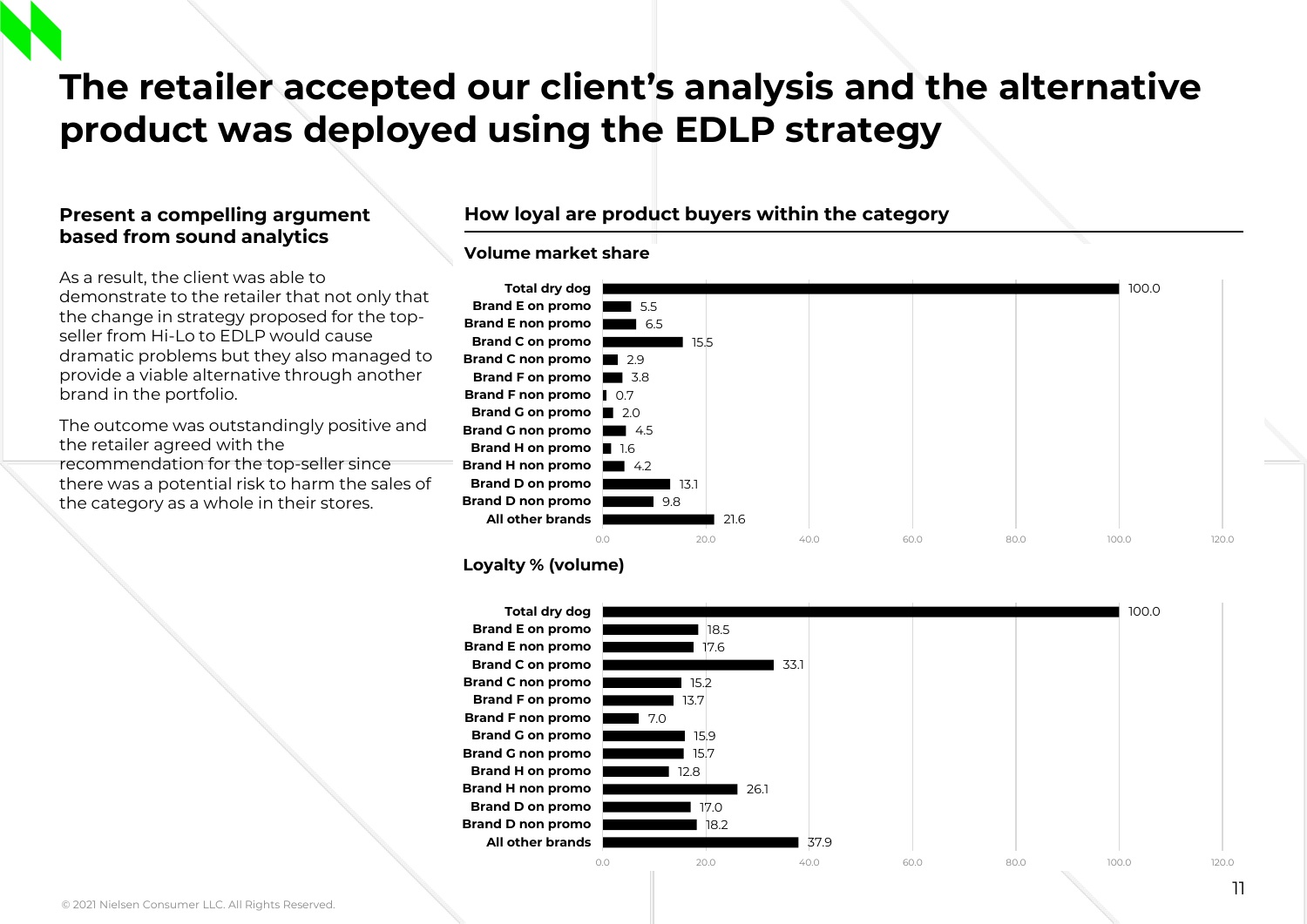# **Challenge 2: Reducing the impact of price inflation in the portfolio**

#### **Why asking the right questions is important**

Price increase is considered as an unacceptable option for some manufacturers' sales teams and retailers as well. This is especially true if the category sits in a very competitive environment due to a high number of players and store formats (regular brick-and-mortar and specialty channels). That's exactly the case of the categories of our clients.

The wrong move in the price points may represent a dramatic loss in terms of sales by widening the price gap of items versus competitor's similar offerings. In reality, price increases have become an art that takes into account: in-depth fact-based arguments, education of the sales teams and customers through meticulous communication and team collaboration with Finance, Revenue Management, and Marketing.

NielsenIQ was thrilled to help our client with this important matter. Together with the client, it was possible to ask profound questions regarding the difficulties of passing a price increase ahead. Fortunately, we obtained answers that, at a first sight, could remain hidden.

#### **Answers from NielsenIQ**

■ Overuse of promotions leads to greater reliance on promotions and more sensitivity to regular price changes over time

■ Picking the right items is a must to limit promotions and curb shopper reliance on promos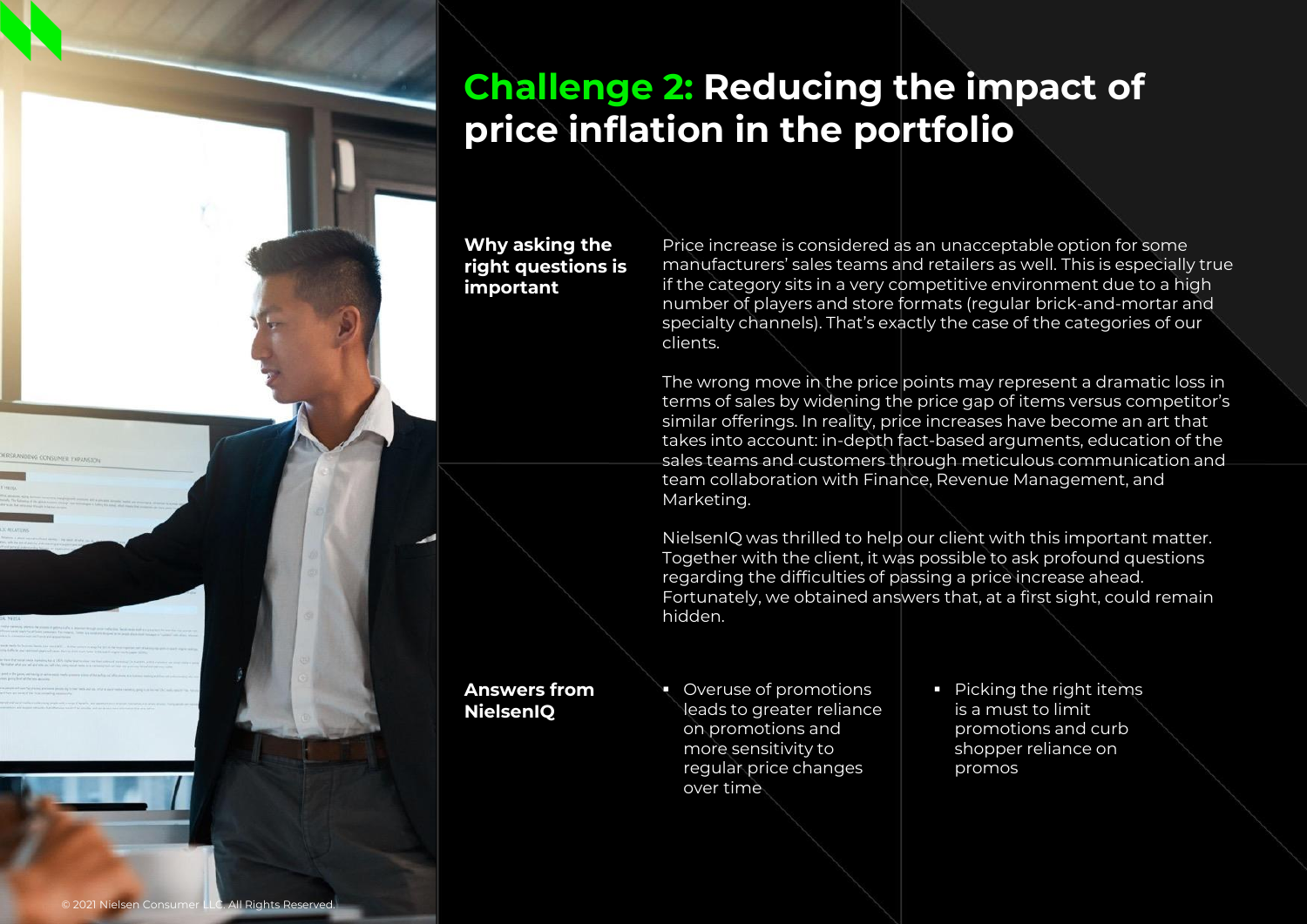# **Identify Hi-No products and limit promotions to curb shopper promo reliance**

The portfolio of the client allowed this alternative. NielsenIQ uncovered that there were several items with unique features that shoppers had a lower reaction to discounts. Therefore, the promotion restrictions should target these items first.

Moreover, those items also offered the opportunity for higher regular price increases compared to the remaining ones in the client's portfolio. In an imminent scenario of price increase, they should be top of mind.

As a result of targeting the right items to curb promotions, both dog food and cat food ranges (L4L analysis) became less reliant on regular price after eight months.

The analysis demonstrated that now a 10% price increase would result in a 19% and 18% baseline volume decrease (next 12 months) for cat food and dog food respectively versus 20% and, 21% before the promotions were reduced.



Everyday price elasticity

*\*Hi-Lo (High regular price and low promoted price), Hi-No (High regular price and no promotion), EDLP (Everyday Low Price)*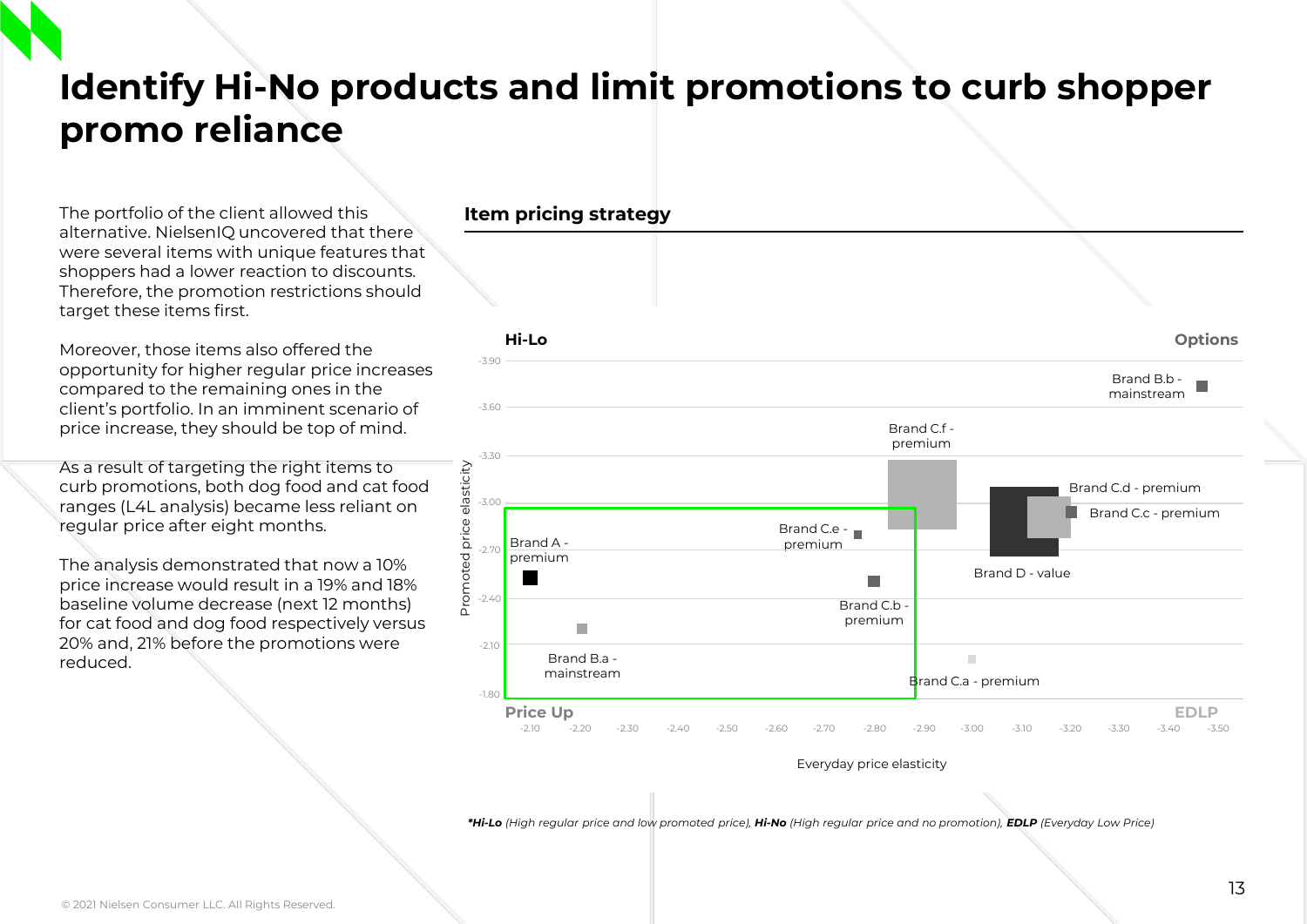# **Challenge 3: Driving incrementality while ensuring least impact on volume**

By studying four key metrics - incremental volume, volume uplift, retail margins and, cannibalisation - NielsenIQ and the client identified the items in the whole category that would bring the best equation for the category expansion and, for our client, optimisation of the Trade Spend ROI.

The client managed to successfully implement the recommendations for the majority of the items in their portfolio and, given its high relevance in the competitive set, bring positive results for the category as a whole.

For the client alone, ROI figures for the main two business units increased significantly meanwhile reducing the wastage caused by inefficient promotions.

### **Brand K: US\$7.6 million less wastage in MAT 2019 (dog & cat food)**

Level for level (L4L) portfolio – Significant enhancement in dog trade spend ROI \$ including in the 8 months

|          | <b>US\$19.8 mln</b><br><b>MAT 2018</b> | L4L | <b>US\$12.2 mln</b><br><b>MAT 2019</b> |
|----------|----------------------------------------|-----|----------------------------------------|
| Dog food | $ROI - 1.33$                           |     | $ROI - 1.52$                           |
| Cat food | $ROI - 1.31$                           |     | $ROI - 1.44$                           |

*\*MAT – Moving annual target*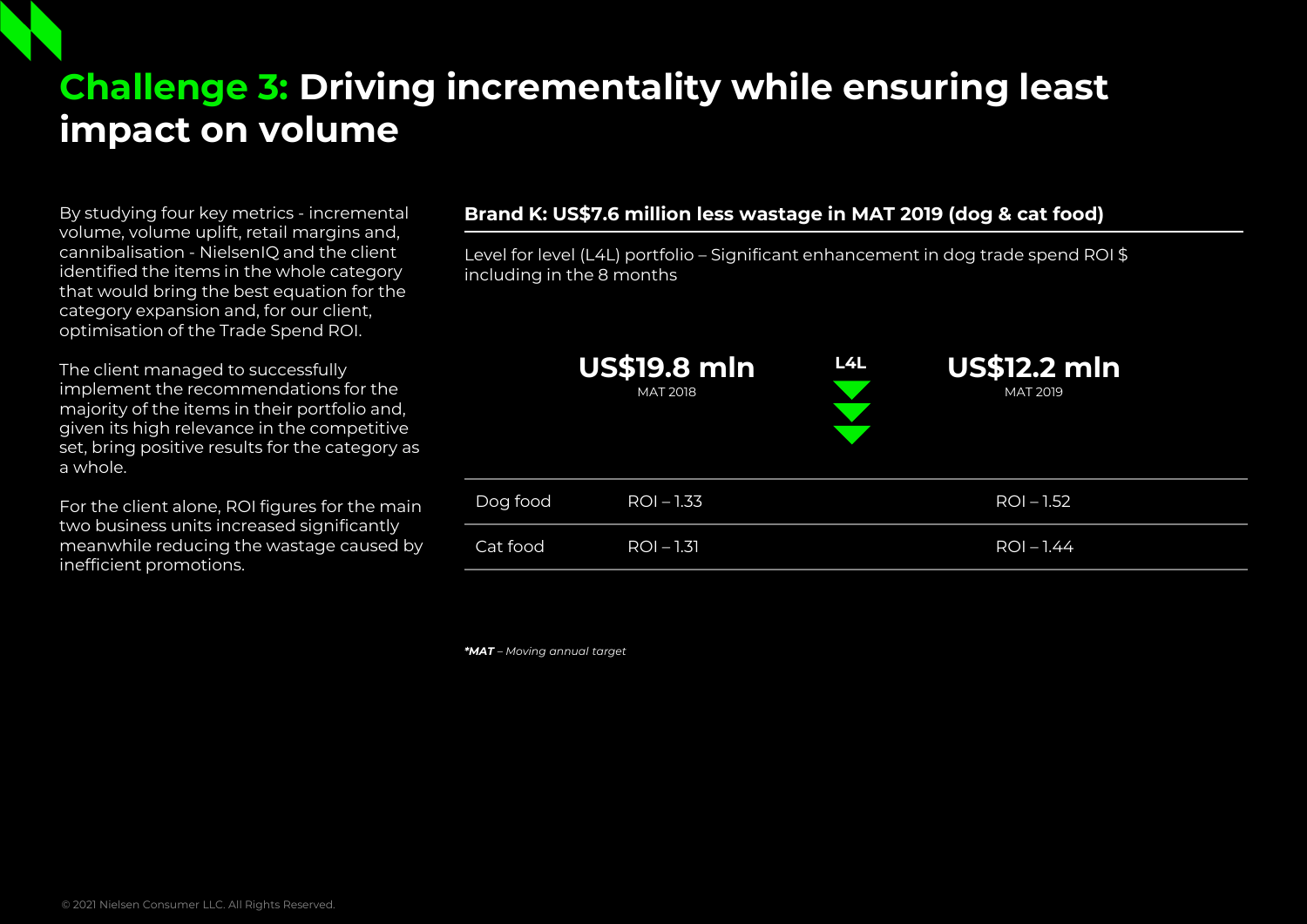# **NielsenIQ Analytics: Winning with effective price and promotion strategies**

**State-of-the-art modelling and platforms**

The case study demonstrates how our modelling methods, based on actual retail data, were able to guide our client's pricing and promotion strategies, that ultimately led to increased revenue and category growth.

**Unparalleled consulting services**

Through in-depth consultation with our experts, clients are guided on how to best approach their conversations with retailers.

**Actionable results driven by trusted data**

- Averted mistakes that are costly to top-selling brands or items
	- Lessened the impact of price increases over time by employing targeted items with singular/low response to both regular price and promoted price
	- Reduced wastage of inefficient promotions and and improvement of the trade spend ROI

**For more information about NielsenIQ Price and Promotion analytics, contact your NielsenIQ representative.**